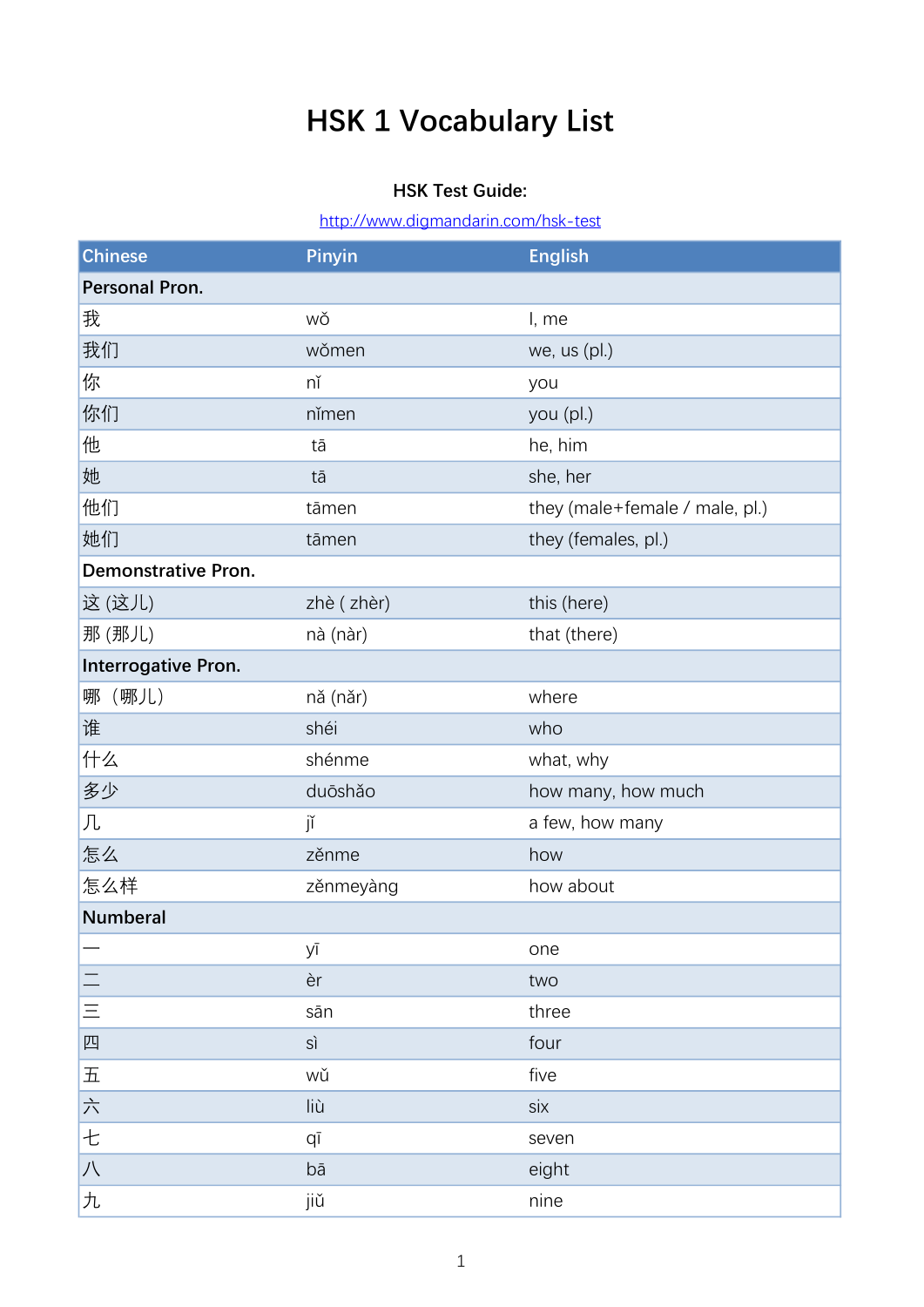| $+$            | shí        | ten           |
|----------------|------------|---------------|
| 零              | líng       | zero          |
| Quantifier     |            |               |
| 个              | gè         | one, a, an    |
| 岁              | suì        | year          |
| 本              | běn        | volume        |
| 些              | xiē        | some          |
| 块              | kuài       | piece         |
| Adverb         |            |               |
| 不              | bù         | no            |
| 没              | méi        | no            |
| 很              | hěn        | quite, very   |
| 太              | tài        | too           |
| 都              | dōu        | all           |
| Conjunction    |            |               |
| 和              | hé         | and           |
| Preposition    |            |               |
| 在              | zài        | in, at        |
| Auxiliary      |            |               |
| 的              | de         |               |
| $\overline{J}$ | le         |               |
| 吗              | ma         |               |
| 呢              | ne         |               |
| Interjection   |            |               |
| 喂              | wèi        | hello         |
| Noun           |            |               |
| 家              | jiā        | home          |
| 学校             | xuéxiào    | school        |
| 饭馆             | fàndiàn    | restaurant    |
| 商店             | shāngdiàn  | store         |
| 医院             | yīyuàn     | hospital      |
| 火车站            | huǒchēzhàn | train station |
| 中国             | Zhōngguò   | China         |
| 北京             | Běijīng    | Beijing       |
| $\top$         | shàng      | up            |
| 下              | xià        | down          |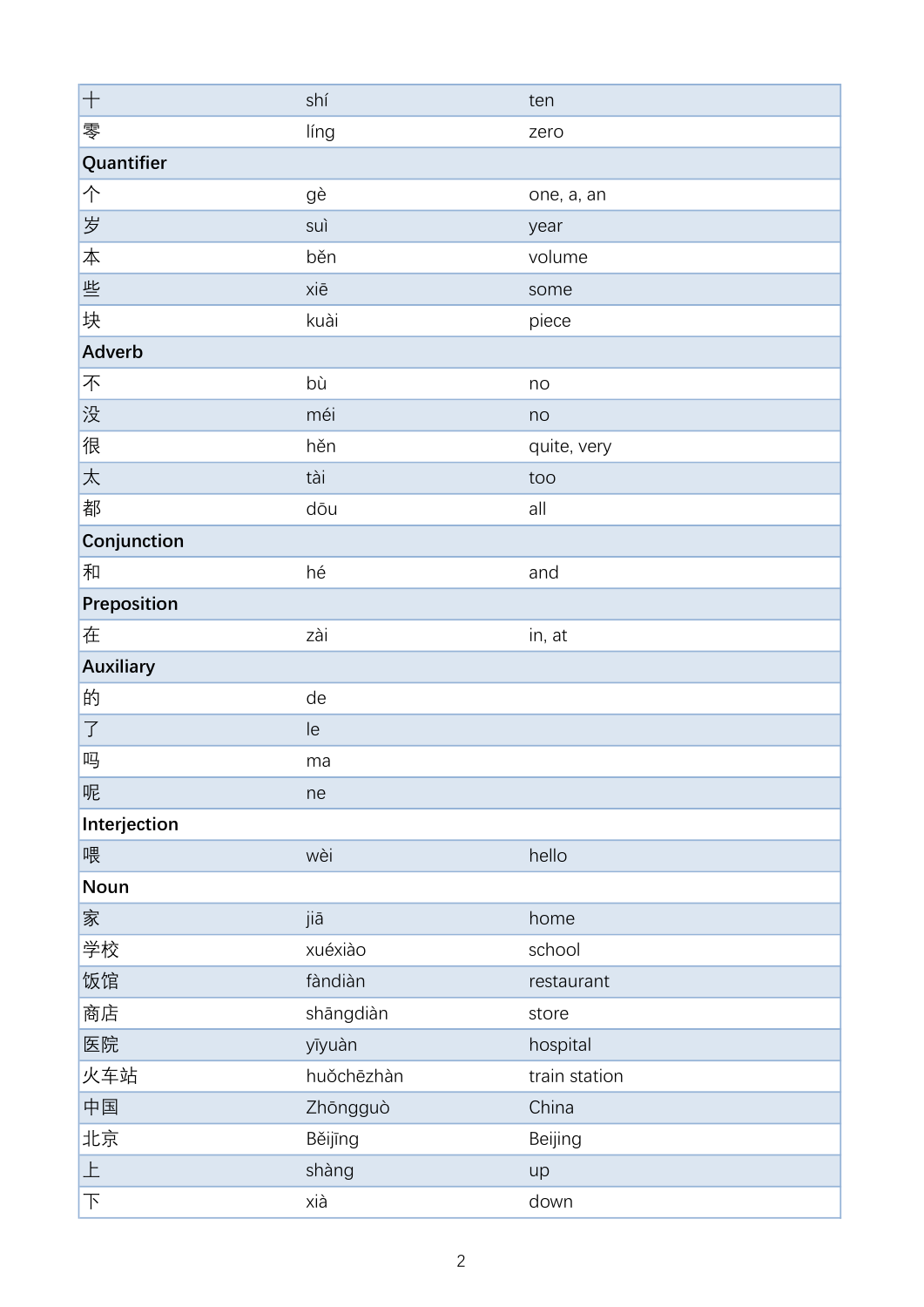| 前面 | qiánmiàn  | front       |
|----|-----------|-------------|
| 后面 | hòumiàn   | behind      |
| 里  | lĭmiàn    | inside      |
| 今天 | jīntiān   | today       |
| 明天 | míngtiān  | tomorrow    |
| 昨天 | zuótiān   | yesterday   |
| 上午 | shàngwǔ   | morning     |
| 中午 | zhōngwǔ   | noon        |
| 下午 | xiàwǔ     | afternoon   |
| 年  | nián      | year        |
| 月  | yuè       | month       |
| 日  | rì        | day         |
| 星期 | xīngqī    | week        |
| 点  | diǎn      | dot, spot   |
| 分钟 | fēnzhōng  | minute      |
| 现在 | xiànzài   | now         |
| 时候 | shíhou    | time        |
| 爸爸 | bàba      | father      |
| 妈妈 | māma      | mother      |
| 儿子 | érzi      | son         |
| 女儿 | nǚér      | daughter    |
| 老师 | lǎoshī    | teacher     |
| 学生 | xuéshēng  | student     |
| 同学 | tóngxué   | classmate   |
| 朋友 | péngyǒu   | friend      |
| 医生 | yīshēng   | doctor      |
| 先生 | xiānsheng | sir         |
| 小姐 | xiǎojiě   | <b>Miss</b> |
| 衣服 | yīfu      | cloth       |
| 水  | shuǐ      | water       |
| 莱  | cài       | dish        |
| 米饭 | mǐfàn     | rice        |
| 水果 | shuǐguǒ   | fruit       |
| 苹果 | píngguǒ   | apple       |
| 茶  | chá       | tea         |
| 杯子 | bēizi     | cup         |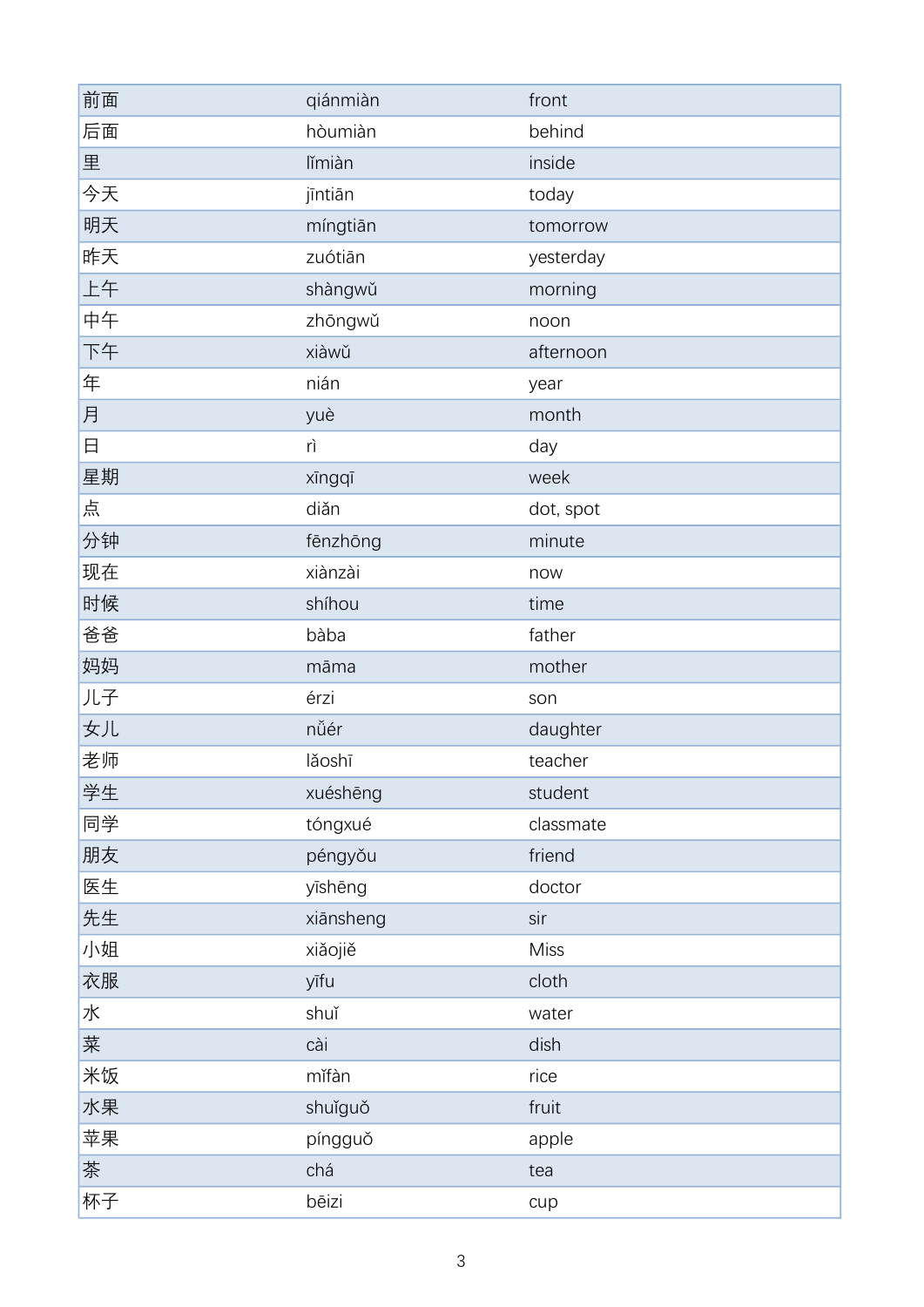| 钱    | qián      | money             |
|------|-----------|-------------------|
| 飞机   | fēijī     | airplane          |
| 出租车  | chūzūchē  | taxi              |
| 电视   | diànshì   | television        |
| 电脑   | diànnǎo   | computer          |
| 电影   | diànyǐng  | movie             |
| 天气   | tiānqì    | weather           |
| 猫    | māo       | cat               |
| 狗    | gǒu       | dog               |
| 东西   | dōngxi    | thing             |
| 人    | rén       | person            |
| 名字   | míngzi    | name              |
| 书    | shū       | book              |
| 汉语   | hànyǔ     | mandarin Chinese  |
| 字    | zì        | character         |
| 桌子   | zhuōzi    | desk              |
| 椅子   | yĭzi      | chair             |
| Verb |           |                   |
| 谢谢   | xièxie    | thank             |
| 不客气  | búkèqì    | you are welcome   |
| 再见   | zàijiàn   | good-bye          |
| 请    | qǐng      | please            |
| 对不起  | duìbùqǐ   | sorry             |
| 没关系  | méiguānxì | It doesn't matter |
| 是    | shì       | be (am, is, are)  |
| 有    | yǒu       | have              |
| 看    | kàn       | look              |
| 听    | tīng      | listen            |
| 说话   | shuōhuà   | speak             |
| 读    | dú        | read              |
| 写    | xiě       | write             |
| 看见   | kànjiàn   | see               |
| 叫    | jiào      | call              |
| 来    | lái       | come              |
| 回    | huí       | return            |
|      |           |                   |